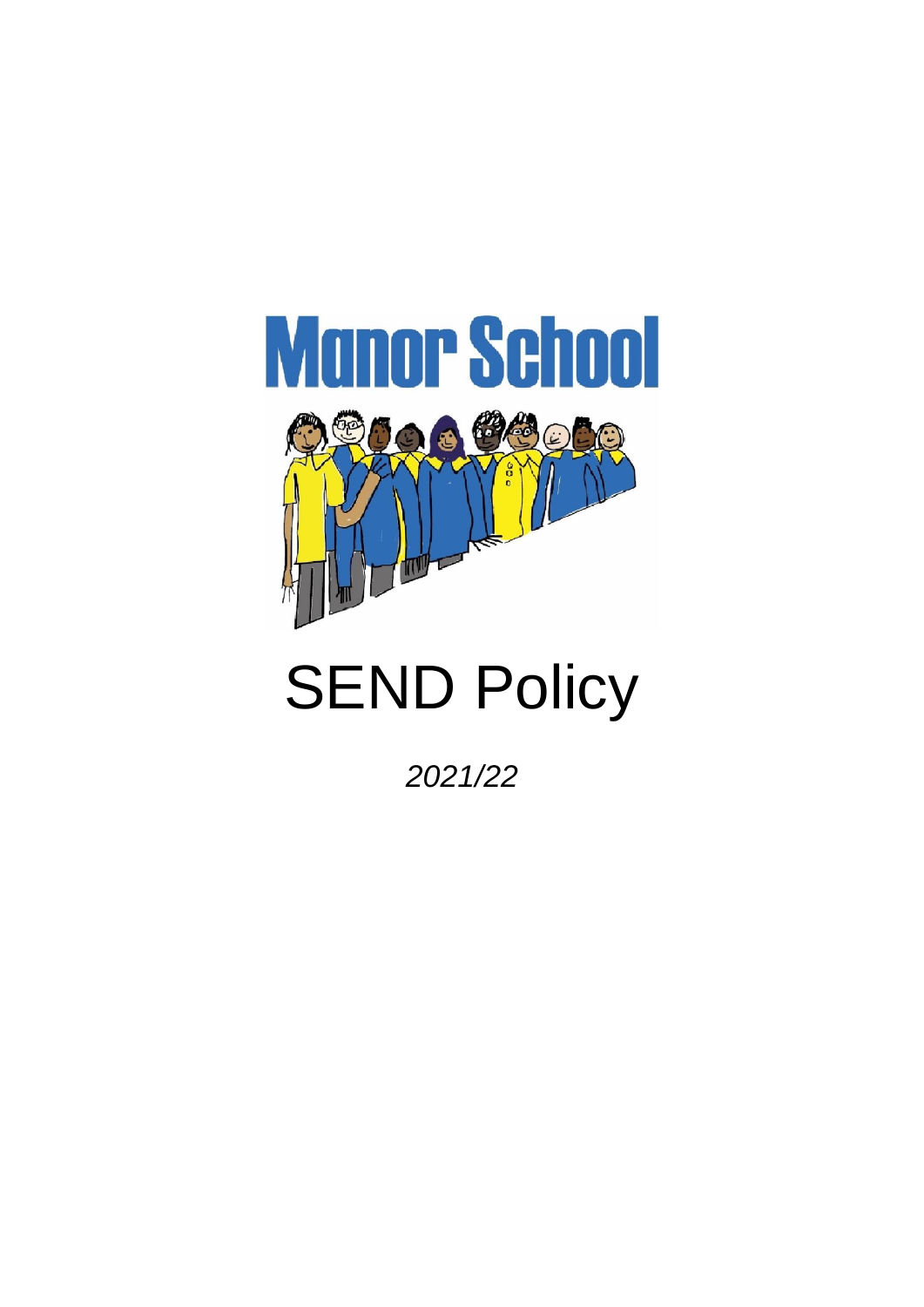#### **Introduction**

This policy is constructed in line with the requirements set out in Part 3 of the Pupils and Families Bill and associated regulations The policy is fully compliant with the January 2015 Special Educational Needs (SEN) Code of Practice.

#### **Part 1 : Basic information about our school's SEN provision**

#### **Manor School is part of the The Rise Partnership Trust (RPT).**

Manor School is currently accommodated at the main site on Chamberlayne Road and an early years site on Bridge Road.

Currently Manor offer places to primary aged pupils (R to Y6) and from September it will add a secondary provision and begin to accommodate Y7 pupils.

Manor school is a special school for pupils with a range of special educational needs including: global developmental delay, Autism and severe/complex learning difficulties.

All of our pupils have special needs and meet the definition as set out in the Special Educational Needs (SEN) Code of Practice (**DfE, January 2015**)

This defines SEN as;

xi. A child or young person has SEN if they have a learning difficulty or disability which calls for special educational provision to be made for him or her.

xii. A child of compulsory school age or a young person has a learning difficulty or disability if he or she:

• has a significantly greater difficulty in learning than the majority of othersof the same age, or

• has a disability which prevents or hinders him or her from making use of educational facilities of a kind generally provided for others of the same age in mainstream schools or mainstream post-16 institutions

xvi. Many children and young people who have SEN may have a disability under the Equality Act 2010 – that is '…a physical or mental impairment which has a long term and substantial adverse effect on their ability to carry out normal day-to-day activities'.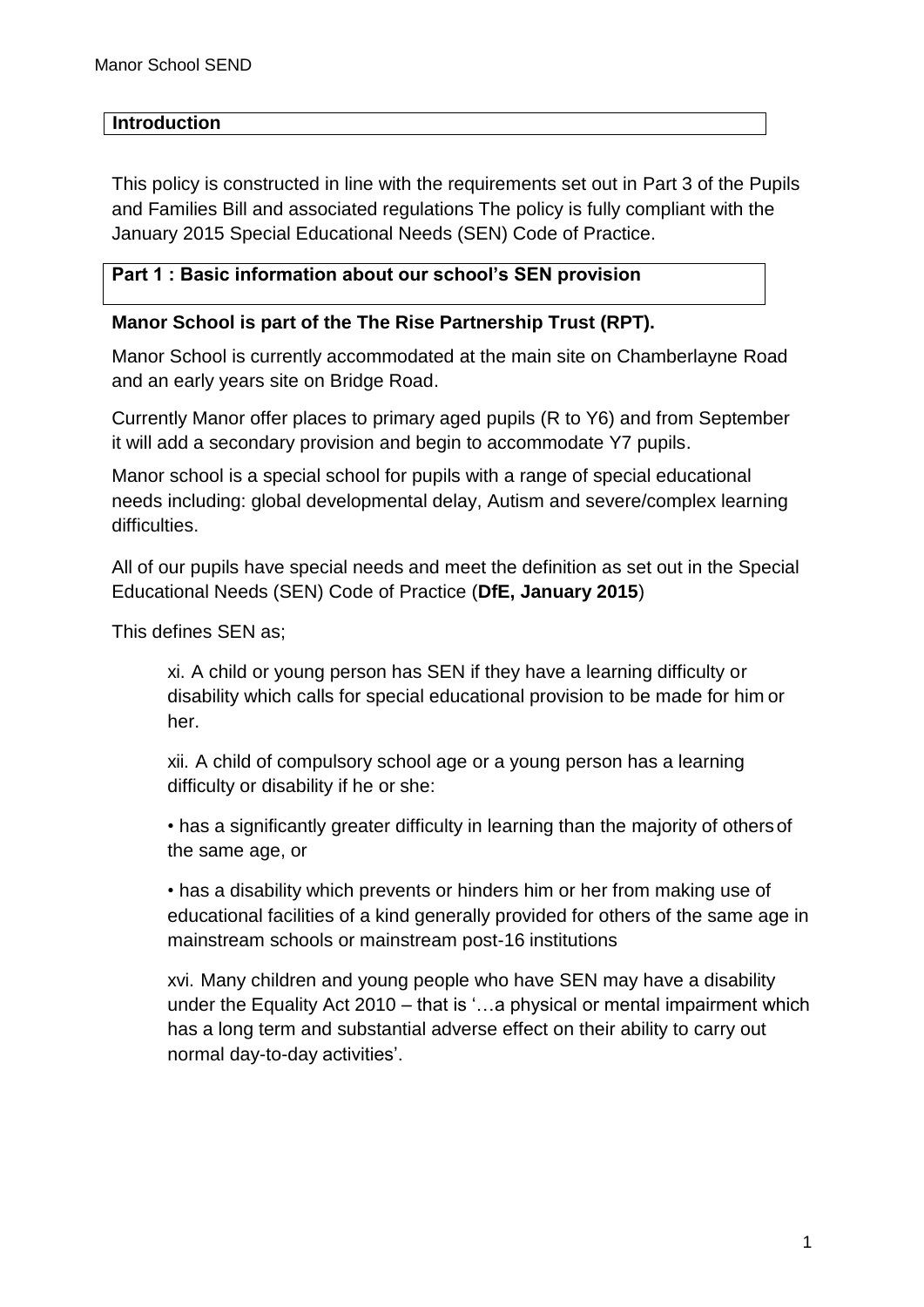We provide an outstanding, highly specialist environment with small classes (8 to 9 pupils), specially trained staff, on site speech therapy and on site occupational therapy. We work hard to ensure that all of our pupils achieve their potential both personally, socially, emotionally and academically in all areas of the curriculum (regardless of their gender, ethnicity, social background, religion, sexual identity, physical ability or educational needs).

Manor School provides special educational provision for pupils who require

"special educational provision, that is provision different from or additional to that normally available to pupils of the same age." Page 15

Our school provides for pupils whose special educational needs broadly fall into 2 areas of:

- 1. Communication and interaction
- 2. Cognition and learning

#### **Guiding principles**

At Manor School we have high aspirations for all of our pupils and believe that our pupils, regardless of gender, religion, ethnicity, ability, disability or sexuality are entitled to an excellent quality education that will maximise their life chances. We provide this in a teaching and learning environment based upon the principles of ABA/Verbal Behaviour (VB).

All pupils are entitled to an education that enables them to:

- achieve their best
- communicate their needs as effectively as possible
- become confident individuals living fulfilling lives, and
- make a successful transition into adulthood, whether into employment, further or higher education or training

# **Objectives of the school's SEND policy**

We will ensure that all of our pupils will have their needs met through a rigorous programme of identification, assessment, planning and support. To achieve this;

- the views of the pupil will be sought and taken into account
- our parents have a vital role to play in supporting their pupil's education
- our pupils will be offered full access to a broad, balanced and relevant education, including an appropriate curriculum
- our school will manage its resources to ensure all pupils' needs are met
- A pupil's specific, individual needs will be identified and appropriate interventions provided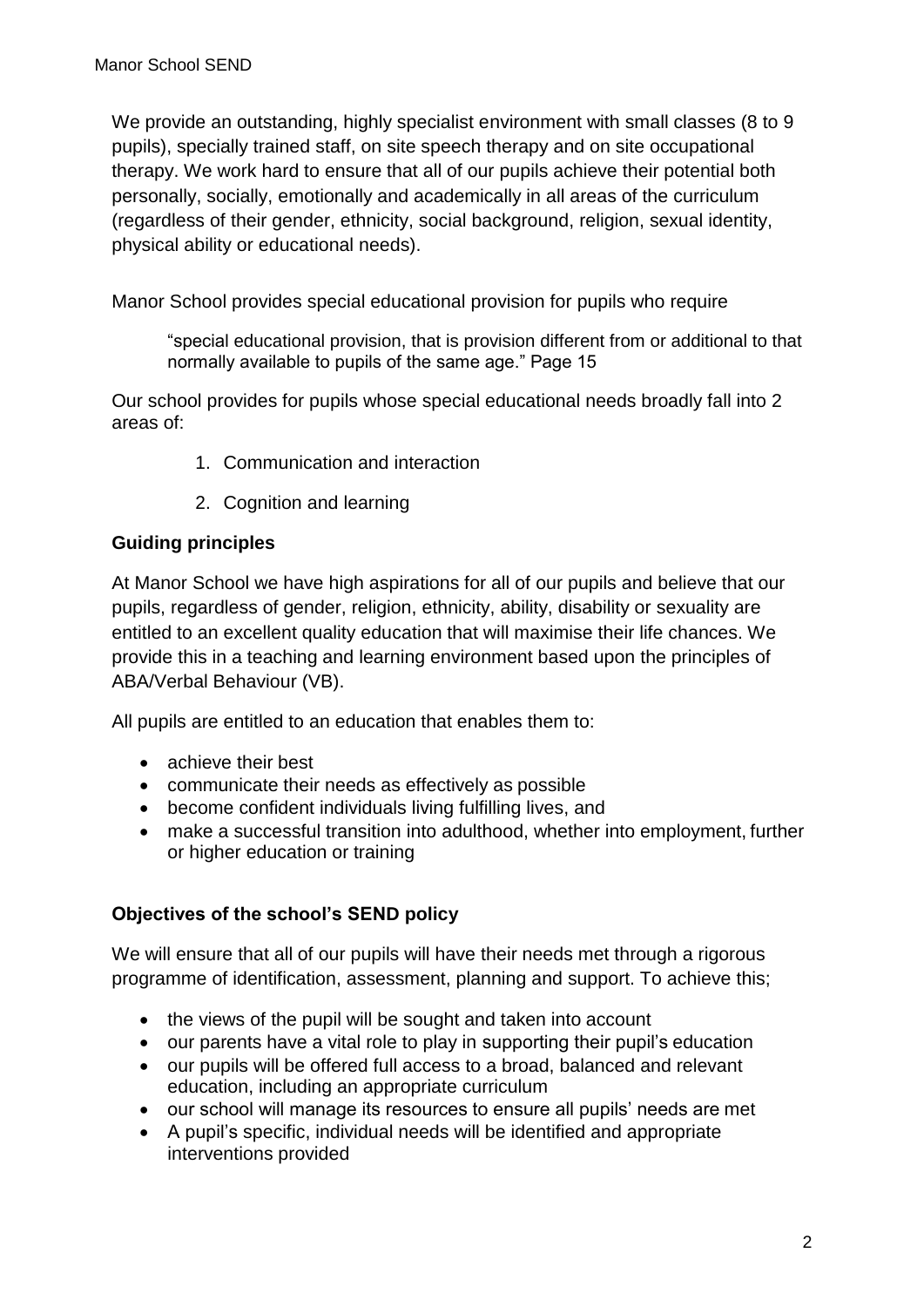- Provision and progress for all of our pupils will be monitored and reviewed regularly
- Our school will involve outside agencies when appropriate
- Education, Health & Care Plans will be reviewed regularly in line with regulations
- Appropriate training will be provided for those involved in the implementation of the policy

Manor School ensures that each individual's pupil's needs are identified using accurate assessment and our school will put appropriate evidence-based interventions in place to ensure pupils make excellent progress. These will be provided as part of a Graduated Response, which includes regular review of the progress made and adaptations to the support provided as required (see Provision Map, Personal Intervention Programmes and pupil data/assessment).

# **How the policy will contribute to meeting the objectives**

The effectiveness and appropriateness of the policy will be continuously monitored by the Head Teacher in conjunction with the Senior and Executive Leadership Teams, our MAST (multi agency support team = SaLT, OT, Autism Lead Practitioner and Head of Inclusion and Family Support) team and our Trust using the criteria listed elsewhere. The use of resources, identification, programme planning, effectiveness and quality of individual planning, pupil progress, pupil participation, parents as partners, statutory reviews, the identification of training needs and the use made of support services will be monitored and evaluated regularly.

In addition the school will annually undertake a self-evaluation of the effectiveness of its policy in order to both update the policy and to plan further improvements and development.

# **The arrangements that have been made for coordinating the provision of education for our pupils**

The school's provision for pupils with SEND will be coordinated by the Senior Leadership Team in close liaison with our MAST Team.

The Head Teacher and SLT has day-to-day responsibility for the operation of SEND policy and coordination of specific provision made to support individual pupils.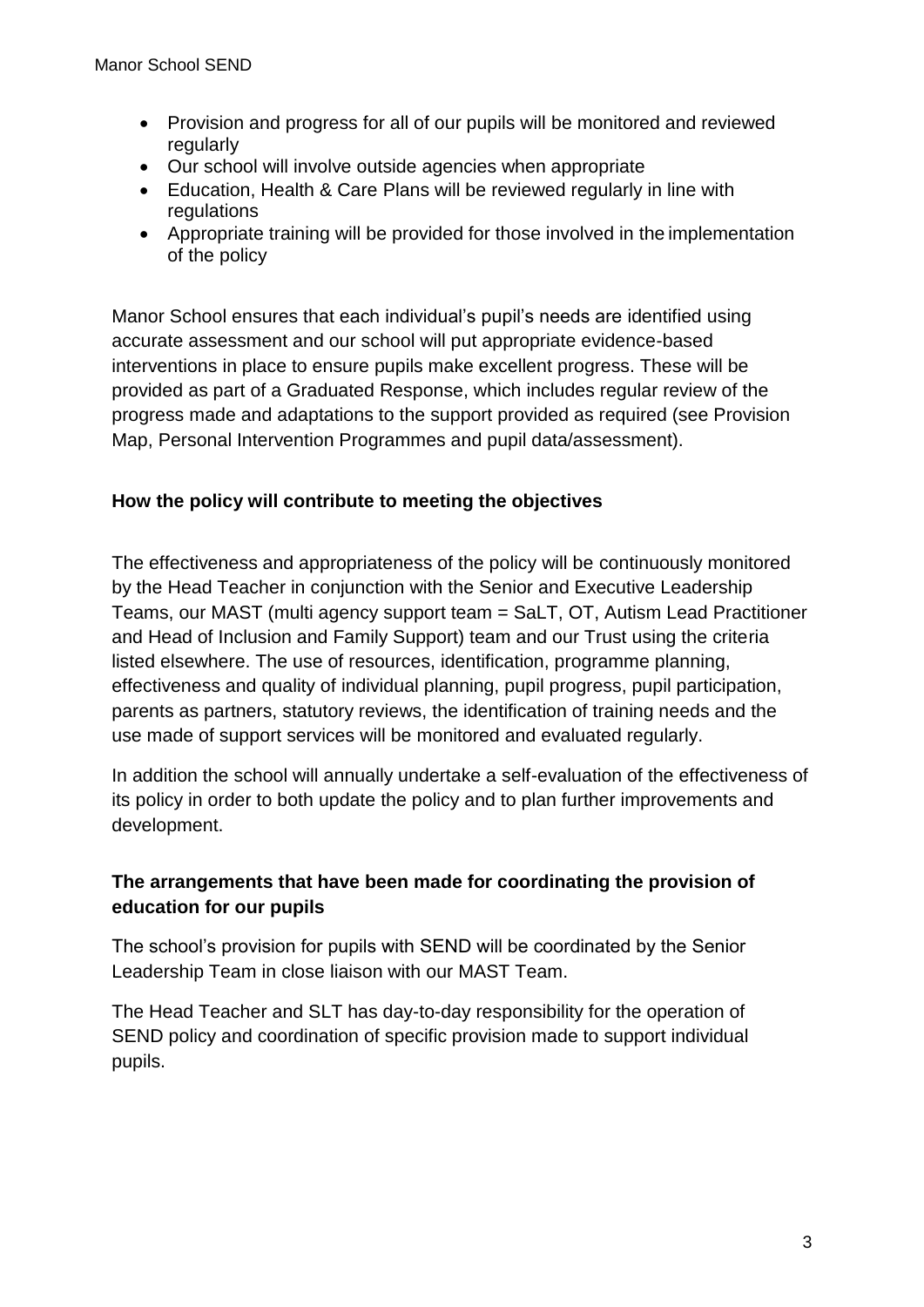The Head Teacher with close liaison with SLT and MAST team provides professional guidance to colleagues and works closely with staff, parents and carers, and other agencies. They are aware of the provision in the Local Offer and are able to work with professionals providing a support role to the family to ensure that all pupils receive appropriate support and high quality teaching.

The key responsibilities of the Head Teacher, SLT and MAST team are:

- overseeing the day-to-day operation of the school's policies
- coordinating provision for all pupils
- advising on the personalised teaching, learning and support for every pupil
- advising on the deployment of the school's delegated budget and other resources to meet pupils' needs effectively
- liaising with parents
- liaising with early years providers, other schools, educational psychologists, health and social care professionals, and independent or voluntary bodies
- liaising with external agencies, especially the local authority and its support services
- liaising with potential next providers of education to ensure a pupil and their parents are informed about options and a smooth transition is planned
- working with the school governors to ensure that the school meets its responsibilities under the Equality Act (2010) with regard to reasonable adjustments and access arrangements
- ensuring that the school keeps the records of all pupils up to date

#### **The admission arrangements for pupils can be found in our Admissions Policy (see website).**

**Please read our Accessibility Policy and Action Plan which identifies how our school increases/assists access to the school by pupils who are disabled.**

The school seeks to comply with the 2010 Discrimination and Disability Act.

**Part 2 : Information about the school's policies for the identification, assessment and provision for all pupils with special educational needs SEN Funding**

The school's pupil provision is funded from the school's overall budget.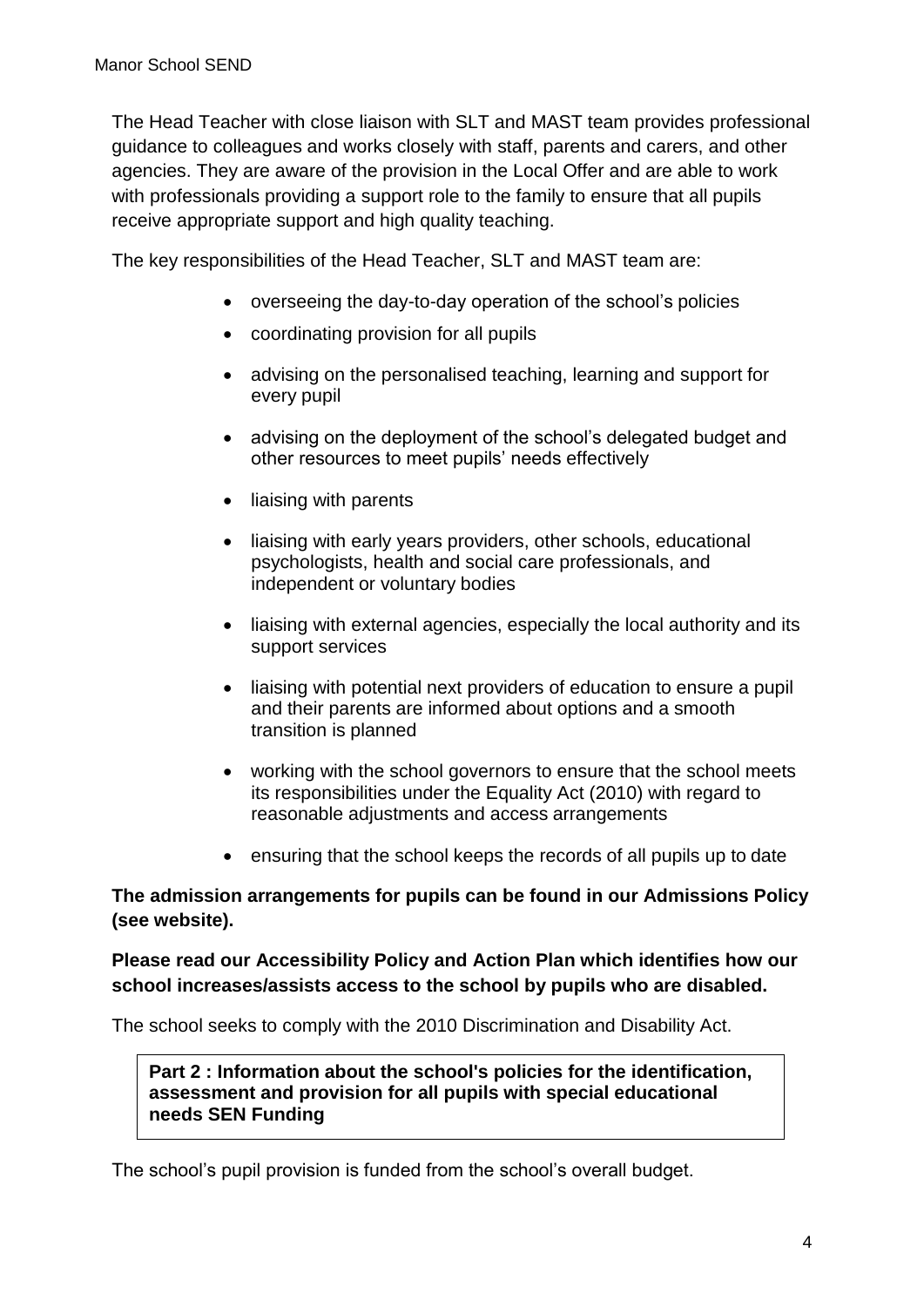To be able to accommodate pupil's needs at Manor all our pupils have a Banding agreement; either band 4, Band 5 or Band 6 (Brent Banding) or in specific circumstances, as agreed with the placing LA, Band 6 plus. This enables us to provide the high ratio of staff to pupils that reflect the individual pupil's needs and enables them to effectively access our learning environment. Pupil's needs are reviewed annually.

#### **How pupils' needs are determined and reviewed.**

All teachers are responsible and accountable for the progress and development of all the pupils in their class; they are supported in this from inclusion team and from our specialist MAST team.

Where a pupil is not making adequate progress, teachers, our Director of Inclusion, a member of SLT, the MAST team and parents will collaborate on problem- solving, planning support and teaching strategies for individual pupils.

High quality teaching, differentiated for individual pupils, is the first step in our school's response to meeting every pupils needs. This is monitored regularly by the Head of Inclusion, RPT CEO, Head Teacher and SLT.

The identification of individual pupil needs is built into the school's overall approach to monitoring the progress and development of all pupils.

#### **Action by class teacher**

Class teachers, with the support of the Head of Inclusion and MAST, will be expected to have undertaken the following actions:

- Use existing information/assessment information as a starting point to develop an individualised programme for each pupil
- Highlight areas of skills to support in class
- Use baseline assessment to identify what a child knows, understands and can do
- Ensure ongoing observation/assessment provides feedback so assessment forms basis of next steps
- Involve parents (Structured Conversation etc)
- Involve child (as appropriate)
- Use of effective classroom practice and management, ethos, learning environment and curriculum arrangements
- Differentiation match planning to individual needs; Pupils Intervention Programmes (PIPs) and class/individual provision maps
- Take responsibility for planning and overseeing any interventions or support arrangements to address the child's learning difficulties; link to MAST team

Half termly Pupil Progress meetings will be used to monitor and identify those pupils not making sufficient progress. This will be addressed in the PIP.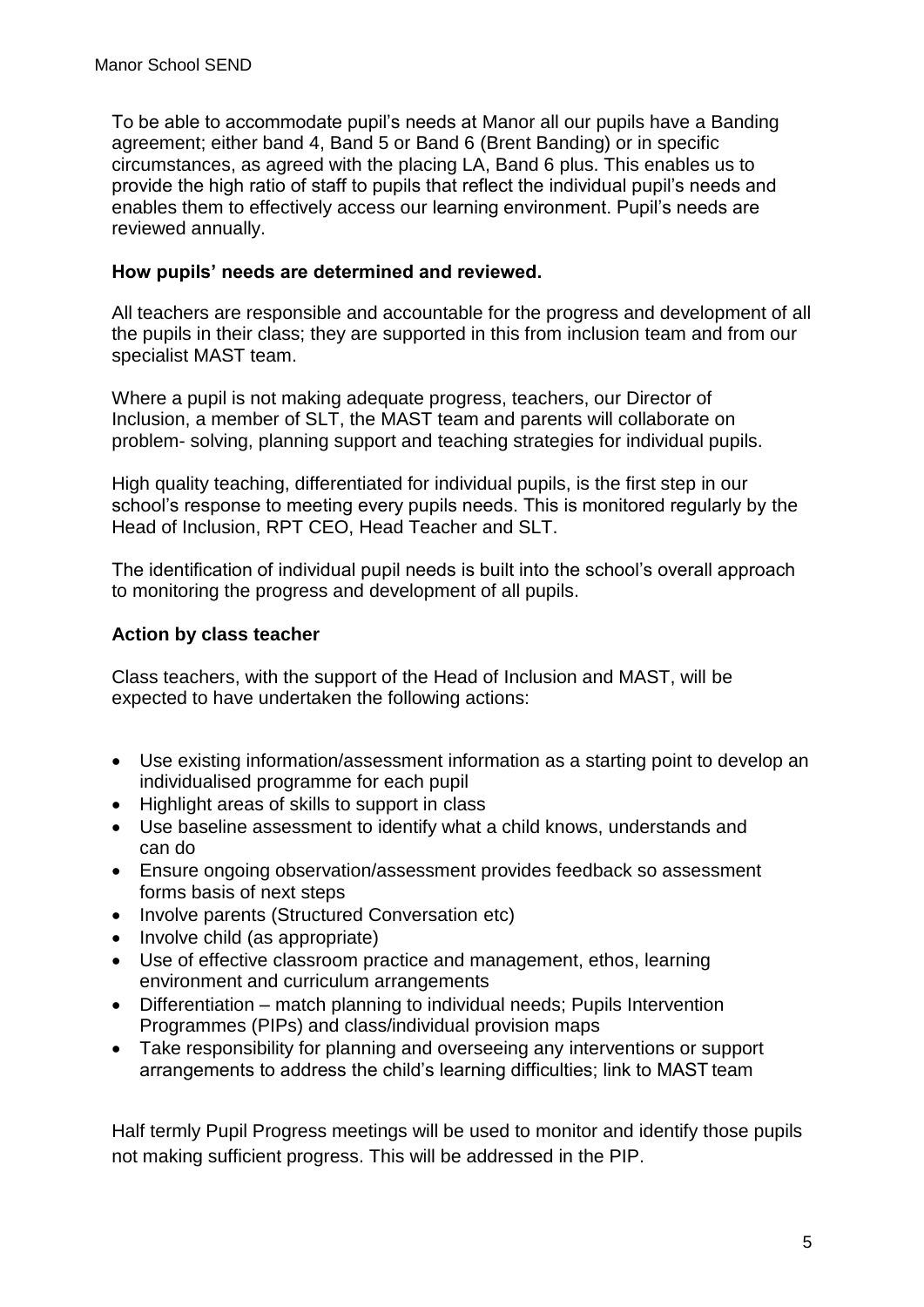#### **The half termly review meeting**

This meeting will be led by a member of the leadership team. It will provide an opportunity for the teacher and MAST team to look at every child's progress and plan for next steps/interventions.

#### **Manor School's provision map**

Our school maintains a provision map of the support, arrangements and interventions available to ensure that all pupils can access learning and maximise their achievements.

#### **Education Health and Care Plans (EHCP)**

All of our pupils have an EHCP or Statement naming *Manor School.*

The Head Teacher ensures that those teaching and working with the child are aware of their needs and have arrangements in place to meet them.

Our school ensures that teachers, MAST, tutors and support assistants monitor and review every pupil's progress carefully and systematically throughout the course of a year. Formal reviews of the EHCP will take place annually. If a pupil's SEND changes, the local authority will be informed and will arrange to hold a review as soon as possible to ensure that provision specified in the EHC plan is appropriate. For further information on EHCPs please see the Local Authority's Local Offer.

# **Access to the National Curriculum.**

At Manor School we follow our own curriculum framework; which we have adapted and highly differentiated from the NC to ensure we meet the needs of every pupil; see Pupil Intervention Plans, specific pupil programmes, assessment sheets and trackers.

We expect our teachers and class staff to set high expectations for every pupil and aim to teach them effectively to ensure they make excellent progress whatever their prior attainment (differentiation/personalised approach).

Teachers use appropriate assessment to set individual small step targets which are deliberately ambitious. Lessons/individual teaching sessions are planned carefully to ensure they are highly engaging, maximise learning and to ensure that there are no barriers to every pupil achieving.

As a highly specialist school we make every effort to make adaptations to curriculum, teaching and the learning environment to meet the needs of individual pupils, and where appropriate as part of planning for individual needs we provide access to ancillary aids and assistive technology.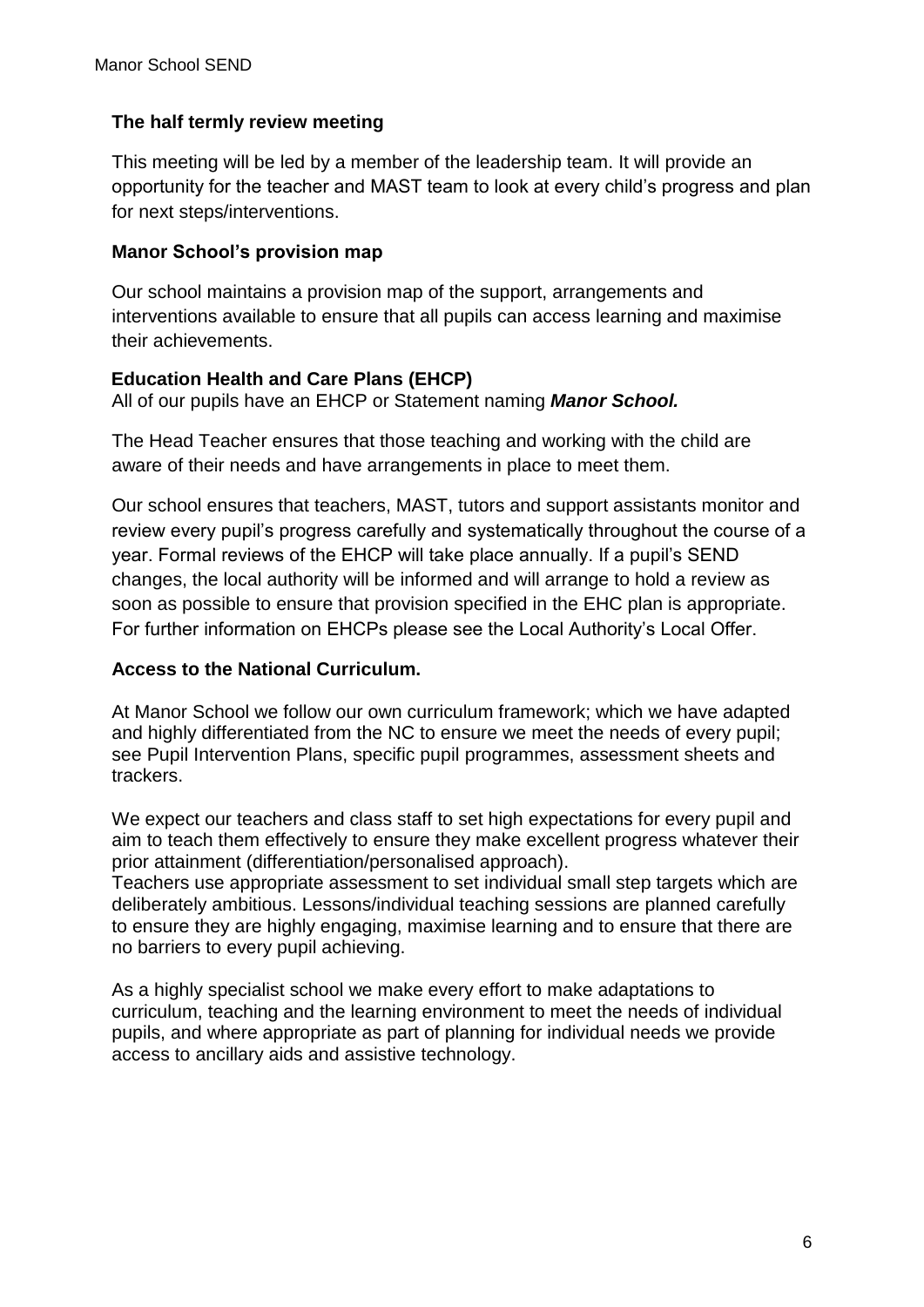#### **Preparing for secondary transition**

We will start talking to parents in Year 5 to enable them to think ahead and begin to prepare for transfer into secondary education.

At our school we will help our pupils to start planning for their transition into secondary school throughout the school by ensuring each pupil develops effective, functional communication, social skills and life skills.

Our pupils will visit their new settings a number of times and get to know the people/environment where they will be studying etc. We will use electronic applications where appropriate to support transition.

In the autumn term, each year, we will host a coffee morning with representatives from local providers and our year 5 and 6 parents. We will ask these providers to give a short presentation and parents can ask questions, discuss concerns etc. as needed.

We will also support pupils transitioning outside our LA by establishing contact and visits where possible.

Our aim will be to support our pupils to go on to achieve the best possible outcomes in their next phase of life.

#### **How the Trust Board will evaluate the success of the education which is provided for pupils at Manor School**

The Trust publishes information on our website about the implementation of the trust board's policy for pupils with SEND. The information published will be updated annually and any changes to the information occurring during the year will be updated as soon as possible.

As stated in Section 1 the school will continuously monitor and evaluate the working of the SEN policy gathering information on the following aspects;

- The level of support pupils require/receive and the amount of progress they make
- The 'value-added' data of pupil progress
- The success of resources
- The impact of training and new approaches to meeting needs
- The identification of training needs
- The impact and outcomes of the review process
- The development of pupil participation
- Relationships with parents
- The impact of the statutory process on pupil progress
- The success of involvement of outside agencies
- **The success of liaison with other schools, agencies, providers etc.**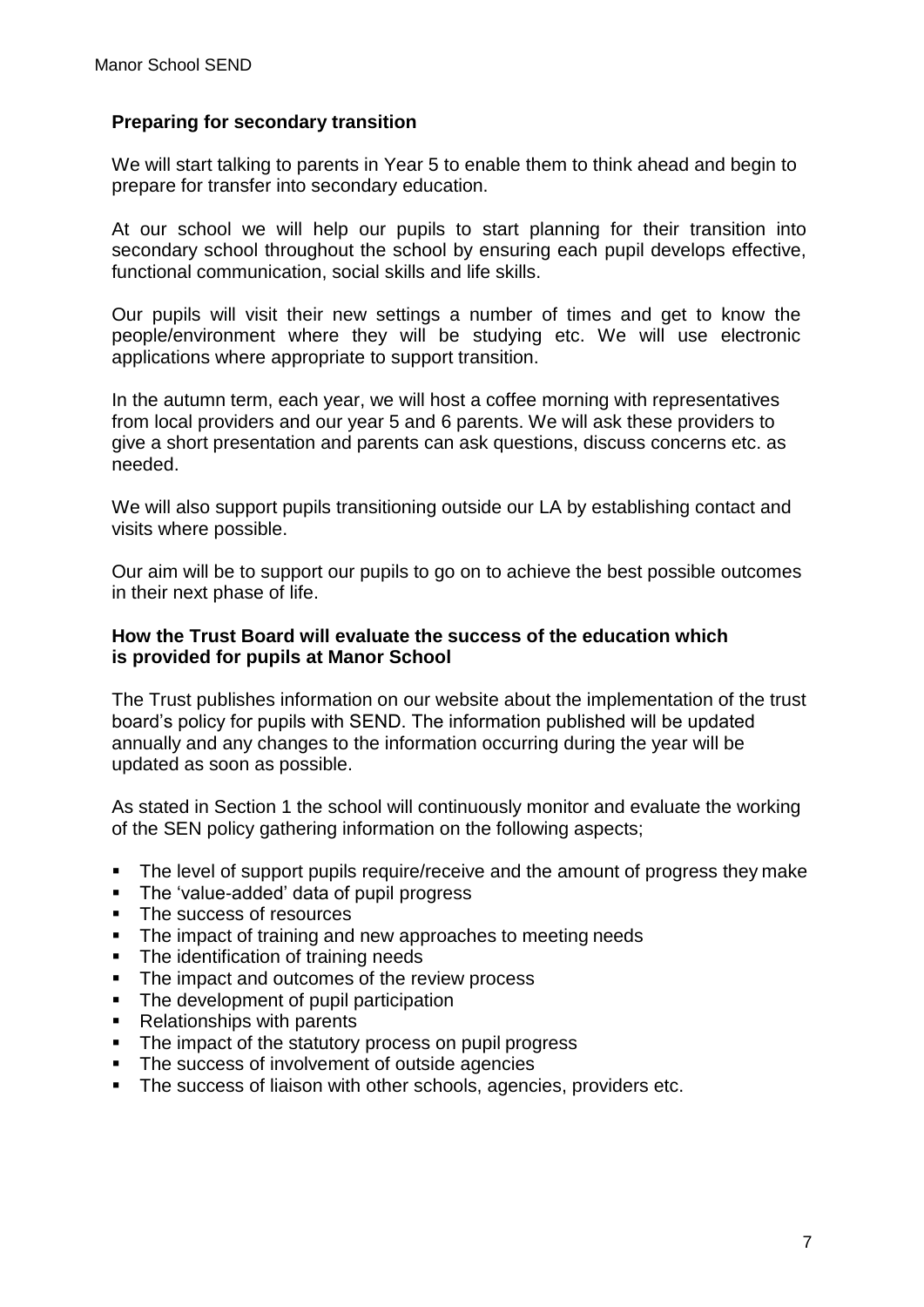#### **Arrangements made by the Trust relating to the treatment of complaints from parents.**

Any complaints from parents concerning the provision made for their child at our school should be made as identified in our Trust's complaint procedures as set out on the school's website and in the prospectus.

#### **Part 3 : Information about the school's staffing policies and partnership with bodies beyond the school**

#### **Arrangements for Professional Development for all staff**

The professional development of all staff involved in meeting the needs of pupils with SEND is ongoing and continuous. A wide range of training opportunities is provided which includes;

- Ongoing specialist training
- Skill sharing and the demonstration of effective teaching techniques and strategies organised within the school
- **Professional development sessions and one-off sessions on relevant subjects** provided by our own specialist and outside specialists
- Attendance at courses offered by external providers, accredited and nonaccredited, as part of the school's Performance Management process
- Other courses which are relevant to the work being undertaken

# **The role played by the parents of pupils with special educational needs.**

All parents and carers of pupils at Manor School are considered to be our partners. They will be supported so as to be able and empowered to:

- recognise and fulfil their responsibilities as parents and play an active and valued role in their pupil's education
- have knowledge of their pupil's entitlement
- **EXECT** make their views known about how their child is educated
- have access to information, advice and support during assessment and any related decision-making processes about special educational provision.

To make communications effective staff at our school:

- acknowledge and draw on parental knowledge and expertise in relation to their child
- focus on the pupil's strengths as well as areas of additional need
- recognise the personal and emotional investment of parents and be aware of their feelings
- ensure that parents understand procedures, are aware of how to access support in preparing their contributions, and are given documents to be discussed well before meetings